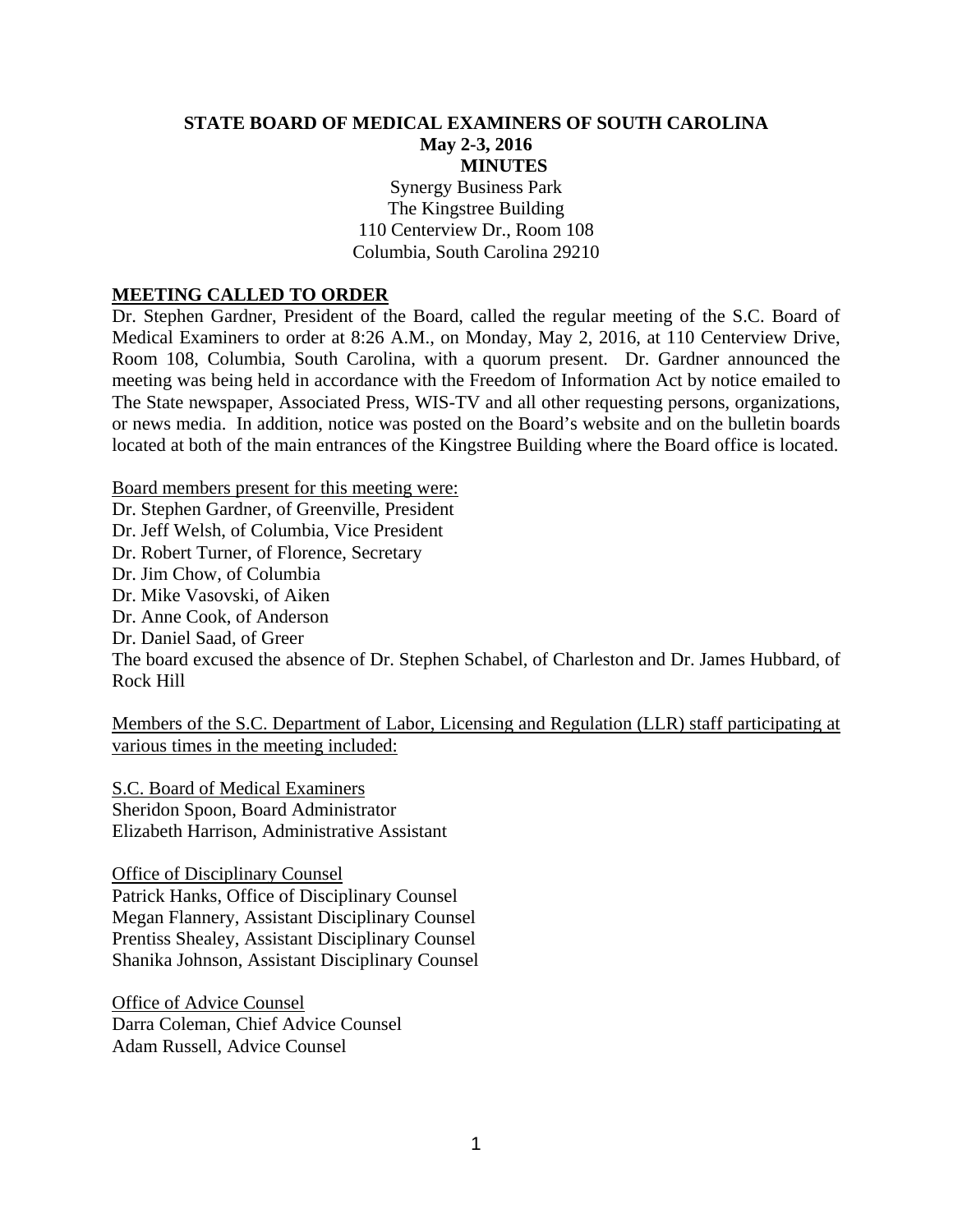## **REVIEW/APPROVAL OF AGENDA**

Dr. Cook made a motion to approve the agenda for this meeting. Dr. Welsh seconded the motion. All in favor. Motion carries.

### **REVIEW/APPROVAL OF MINUTES FROM FEBRUARY 1-2, 2016 BOARD MEETING**

After considering recommendations, additions, deletions and corrections, a motion was made to approve the February 1-2, 2016 minutes by Dr. Saad and seconded by Dr. Turner. The motion and the minutes were unanimously passed.

### **LEGISLATIVE UPDATE**

Holly Beeson and Rebecca Leach, Office of Communications and Government Affairs with LLR updated the Board on bills that impact the board and the medical community, the legislative cross-over date and various bills or the legislature's discussion of or related to marijuana, nursing, telemedicine, contact lenses, abortion, birthing centers, Epi-pens, compounding, and domestic violence.

#### **FINAL ORDER HEARINGS**

A motion was made and passed for the Board to go into Executive Session to conduct Final Order Hearings. Each hearing was held in Executive Session and the Board's Final Order is on file at the Board Office. After testimony for each case, the Board entered a private deliberative session. No votes were made or actions taken while the Board was in Executive Session. A motion was made and passed to return to Public Session and the Board voted on the following sanctions after each Final Order Hearing:

### **Final Order and Application Hearings, Monday May 2, 2016**

### **WALTER BRANCH MD-APPLICANT FOR LICENSURE**

-APPLICATION WITHDRAWN

### **JOSEPH KRATZER, MD-APPLICANT FOR LICENSURE**

-MOTION-ALLOW DR. KRATZER TO PROCEED WITH LICENSURE WITHOUT CONDITION. DR. GARNDER. SECOND DR. TURNER. MOTION CARRIES.

### **CASE 2012-481**

-MOTION-MOA ACCEPTED. DISMISSAL DR. COOK. SECOND DR. SAAD. MOTION CARRIES.

### **IONNNIA LIVADITIS MD- APPLICANT FOR LICENSURE**

-MOTION-ALLOW DR. LIVADITIS TO PROCEED WITH LICENSURE WITHOUT CONDITION. DR. GARNDER. SECOND DR. TURNER. MOTION CARRIES.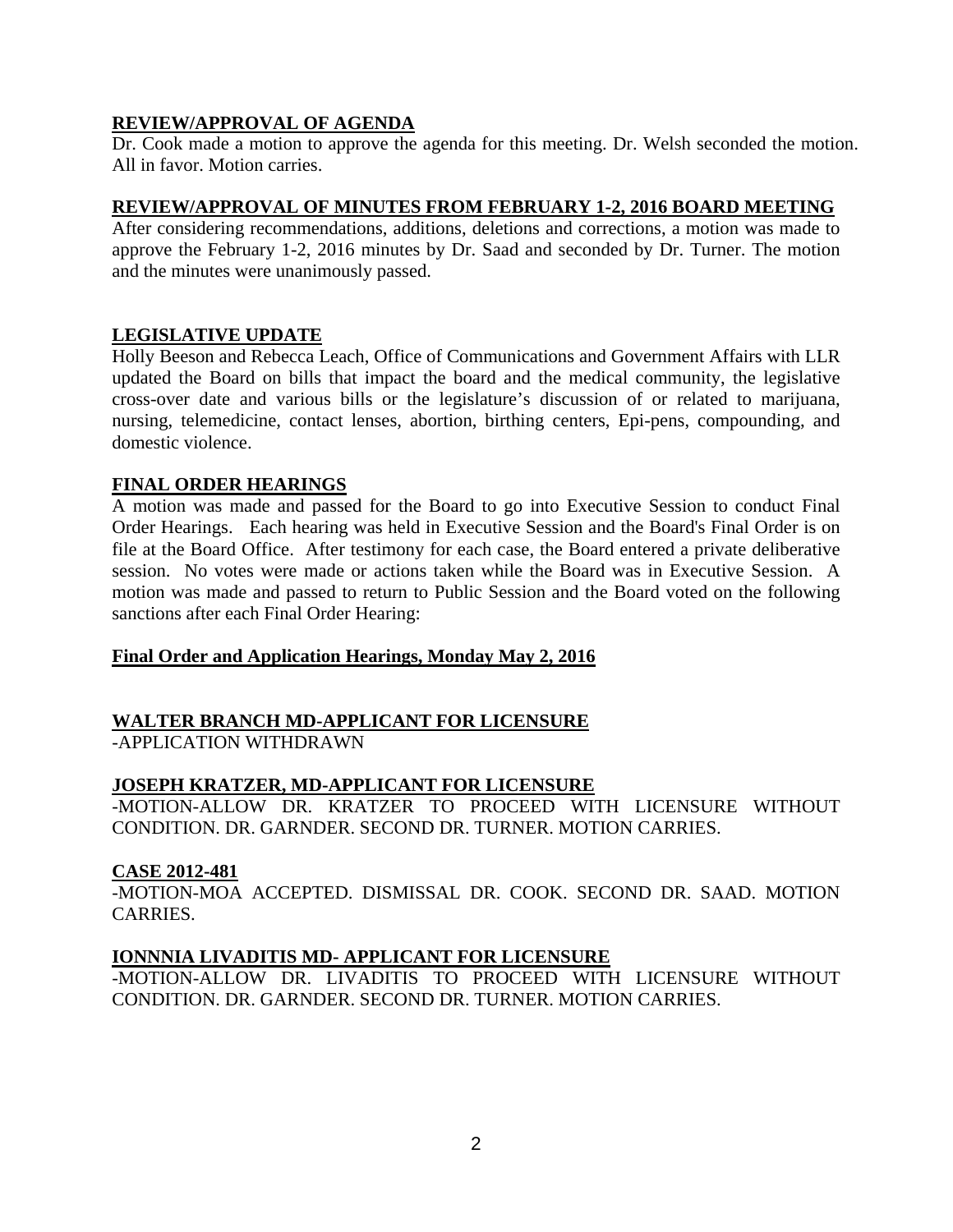### **CASE 2010-297, MOA**

-MOTION-MOA ACCEPTED. DISMISSAL. DR.VASOVSKI. SECOND DR. COOK. MOTION CARRIES.

### **MARK FRANCO, MD 2013-152, MOA**

-MOTION-MOA ACCEPTED. HAS VIOLATED THE MEDICAL PRACTICE ACT, PUBLIC REPRIMAND. INDEFINITE SUSPENSION. CONDITIONS FOR REINSTATMENT INCLUDE BUT ARE NOT LIMITED TO AN APPEARANCE BEFORE THE BOARD WITH PROOF OF COMPETENCE SUFFICIENT TO ENSURE THE SAFE PRACTICE OF MEDICINE, COSTS OF \$340.00 PAYABLE WITH ONE YEAR. DR. TURNER SECOND DR. COOK MOTION CARRIES.

### **EDNALIZ RODRQGUEZ-MEDINA MD- APPLICANT FOR LICENSURE**

-MOTION-APPLICATION DEFERRED UNTIL SUCH TIME AS APPLICANT CAN MEET THE STATUTORY REQUIREMENTS FOR LICENSURE. DR. COOK. SECOND DR. CHOW. MOTION CARRIES.

### **ISABELLA ADJINAH MD- APPLICANT FOR LICENSURE**

MOTION-ALLOW DR. ADJINAH TO PROCEED WITH LICENSURE WITHOUT CONDITION. DR. VASOVSKI. SECOND DR. SAAD. MOTION CARRIES.

### **RICHARD OSTER, DO- APPLICANT FOR LICENSURE**

MOTION-ALLOW DR. OSTER TO PROCEED WITH LICENSURE WITHOUT CONDITION. DR. WELSH. SECOND DR. SAAD. MOTION CARRIES.

### **JOSEPH HOYLE MD- APPLICANT FOR LICENSURE**

MOTION-ALLOW DR. HOYLE TO PROCEED WITH LICENSURE WITHOUT CONDITION. DR. GARDNER. SECOND DR. WELSH. MOTION CARRIES.

### **SCOTT SMITH MD- APPLICANT FOR LICENSURE**

MOTION-ALLOW DR. SMITH TO PROCEED WITH LICENSURE WITHOUT CONDITION. DR. VASOVSKI. SECOND DR. SAAD. MOTION CARRIES.

### **ANTONIO LAUDITO- APPLICANT FOR REACTIVATION**

MOTION-ALLOW DR. LAUDITO TO PROCEED WITH LICENSE REACTIVATION WITHOUT CONDITION. DR. TURNER. SECOND DR. SAAD. MOTION CARRIES.

*At 6:26 pm, a motion was made by Dr. Welsh and seconded by Dr. Saad to recess and reconvene on Tuesday, May 3, 2016.* 

*The board reconvened at 8:15 am, Tuesday May 3, 2016 for the second day of its May 2016 regular meeting.* 

# **OIE/ODC REPORT**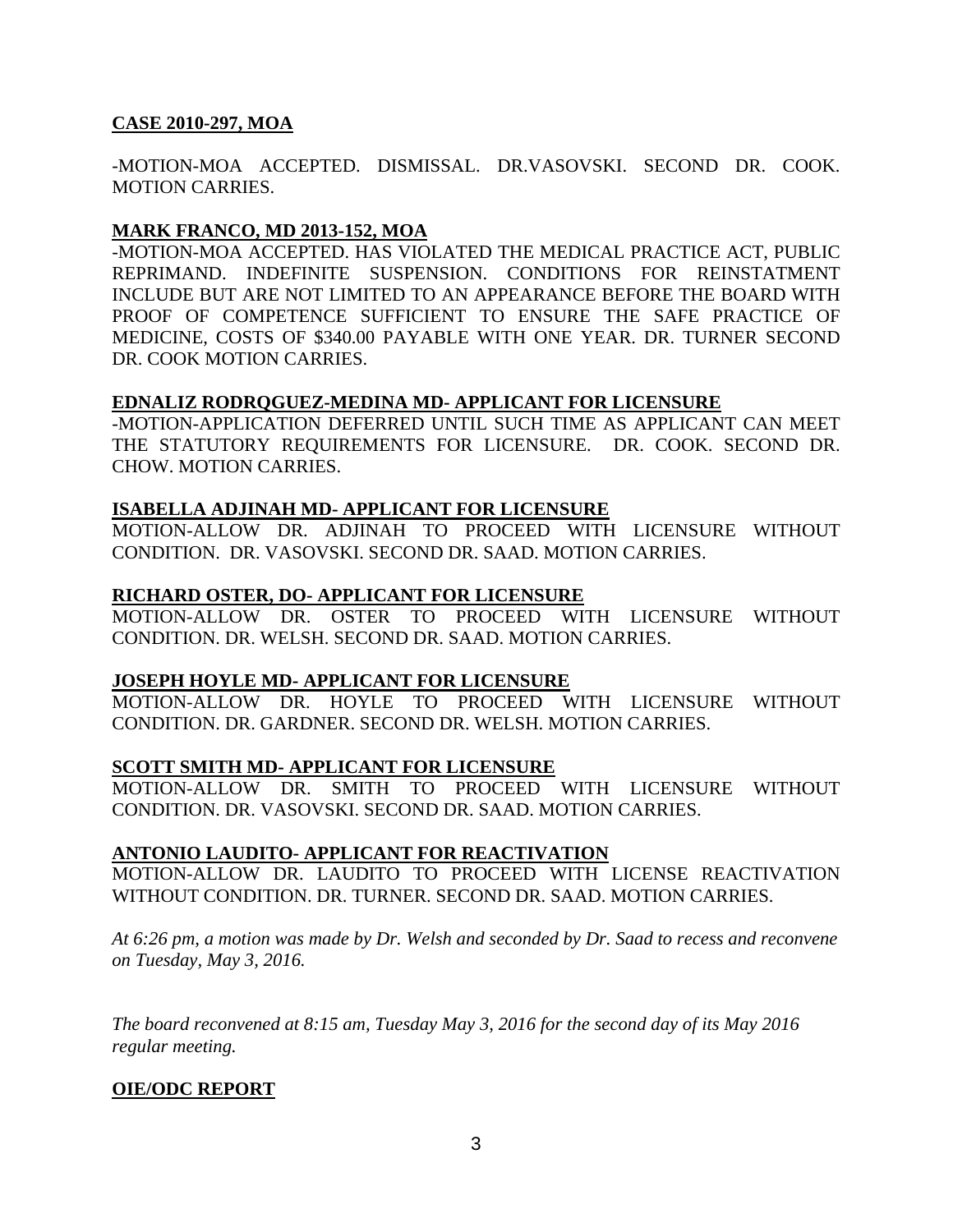Prentiss Shealey, Office of Disciplinary Counsel (ODC) presented the ODC Report to the Board in Pat Hank's absence. In addition to the ODC statistics, Ms. Shealey mentioned the issue of physician office closing and patient access to records when the licensee is no longer in possession of the records and instead a records management company is.

Althea Myers, Chief Investigator for Office of Investigations presented the Investigative Review Committee's Report along with the statistical report. Ms. Myers along briefed the Board on their investigator's training and how each department at LLR works together in the investigative and disciplinary process.

### **Dismissals**

67 cases were presented and approved for dismissal. Dr. Welsh moved to accept the recommendations and Dr. Turner seconded the motion and the Board unanimously approved the recommendations.

### **Formal Complaints**

14 cases were presented for formal complaint. Dr. Saad moved to accept the recommendations Dr. Welsh seconded the motion and the Board unanimously approved the recommendations.

### **Letters of Caution**

29 cases were presented for a letter of caution. A motion was made by Dr. Cook to approve the letters of caution. Dr. Saad seconded the motion. Motion carries.

### **FINAL ORDER HEARINGS**

A motion was made and passed for the Board to go into Executive Session to conduct Final Order Hearings. Each hearing was held in Executive Session and the Board's Final Order is on file at the Board Office. After testimony for each case, the Board entered a private deliberative session. No votes were made or actions taken while the Board was in Executive Session. A motion was made and passed to return to Public Session and the Board voted on the following sanctions after each Final Order Hearing:

# **Final Order and Application Hearings, Tuesday May 3, 2016**

# **PETITION FOR REINSTATEMENT 2014-14**

[HEARING CLOSED UPON MOTION OF ODC]

# **MOA 2014-531**

[HEARING CLOSED UPON MOTION OF ODC]

# **ROGER M PHILLIPS MD 2014-351 PANEL REPORT**

[RESPONDENT DID NOT APPEAR AFTER PROPER TO NOTICE TO DO SO]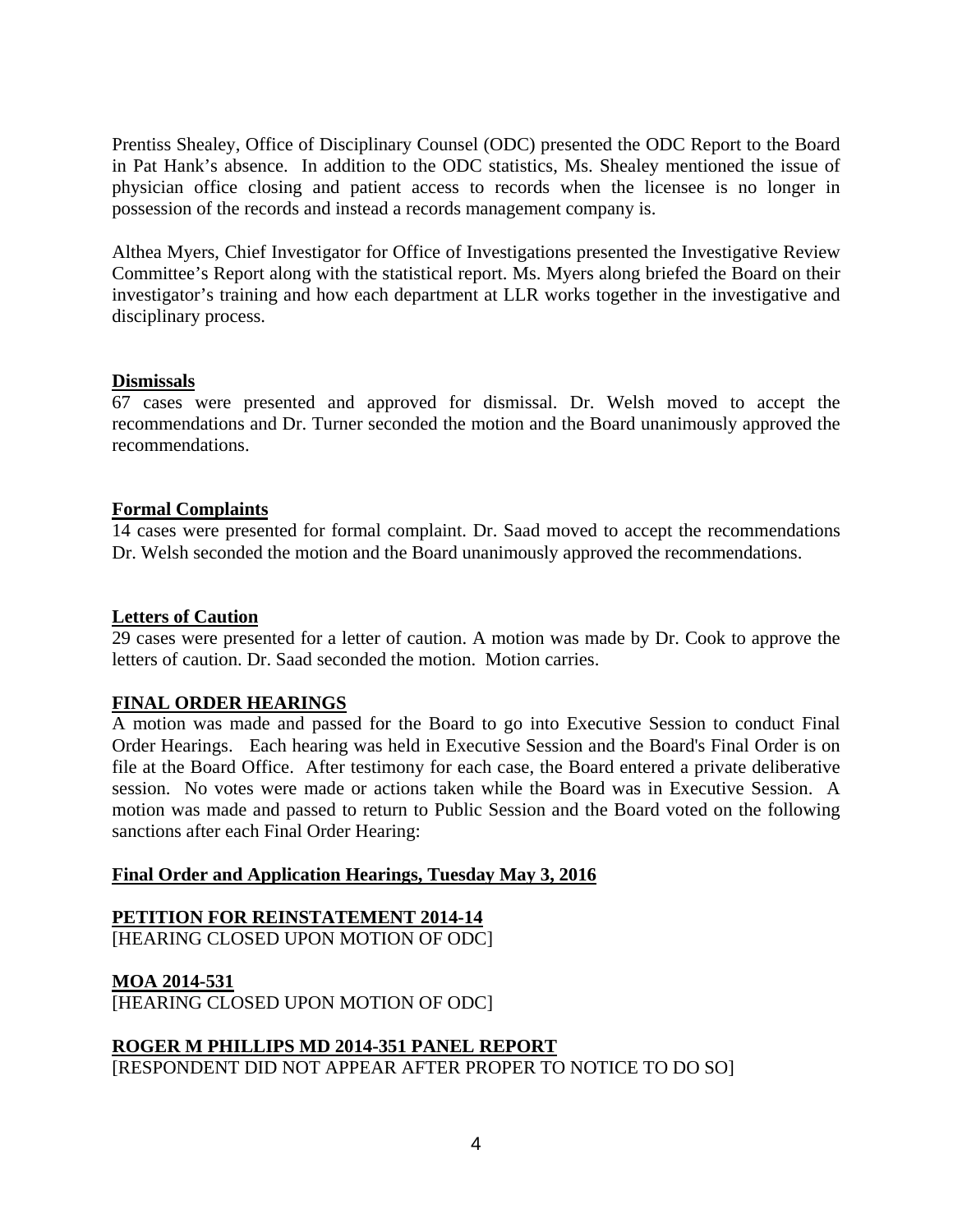MOTION-REVOCATION OF LICENSE. DR. WELSH. SECOND DR. SAAD. MOTION CARRIES UNANIMOUSLY.

## **MOA 2015-124**

[HEARING CLOSED UPON MOTION OF ODC]

## **MARK P SPENCER, RCP 2013-324**

[CONTINUANCE GRANTED BY THE BOARD IN THIS MATTER]

# **2016-217**

[HEARING CLOSED UPON MOTION OF ODC]

# **COMMITTEE REPORTS AND RECOMMENDATIONS PHYSICIAN ASSISTANTS ADVISORY COMMITTEE**

Sheridon Spoon, Administrator of the Medical Board presented recommendations from the April 15th 2016 Physician Assistant Committee meeting. After considering the recommendations, additions, deletions and corrections, Dr. Cook made a motion to approve the recommendations. Motion was seconded by Dr. Saad. All in favor. Motion carries.

# **RESPIRATORY CARE PRACTITIONERS COMMITTEE**

Sheridon Spoon, Administrator of the Medical Board presented recommendations from the April 22, 2016 Respiratory Care Practitioners Committee meeting. After considering the recommendations, additions, deletions and corrections, Dr. Cook made a motion to approve the recommendations. Motion was seconded by Dr. Welsh. All in favor. Motion carries.

# **PRESIDENT AND ADMINSTRATOR REMARKS**

### **President's Report**

Dr. Gardner reported the following:

- 1. Interstate Licensure Compact update
- 2. Applicant Interviews *Ad Hoc* Committee report [Drs. Chow, Cook and Saad] status
- 3. IRC member-Timothy Kowalski, D.O. Board approval to serve as IRC member
- 4. FSMB Annual Conference, San Diego CA, April 28-30, 2016-approved Dr. Gardner, Darra Coleman and Sheridon Spoon to attend
- 5. Opioid Prescribing Mentors/Prescription Drug Abuse Summit/CDC Guidelines for Prescribing Opioids for Chronic Pain
- 6. PDMP Mandatory Usage Policy: Bryan Amick, SCDHHS, Christy Frick, SCDHEC-appeared and provided an update on this program
- 7. HealthCare Collaborative Committee-In-patient use of low-dose Ketamine @ Roper St. Francisdiscussion
- 8. S.C. Domestic Violence Task Force-updated provided by Dr. Gardner, Dr. Saad and Alex Imgrund.

### **Administrator's Report**

Sheridon Spoon reported the following: